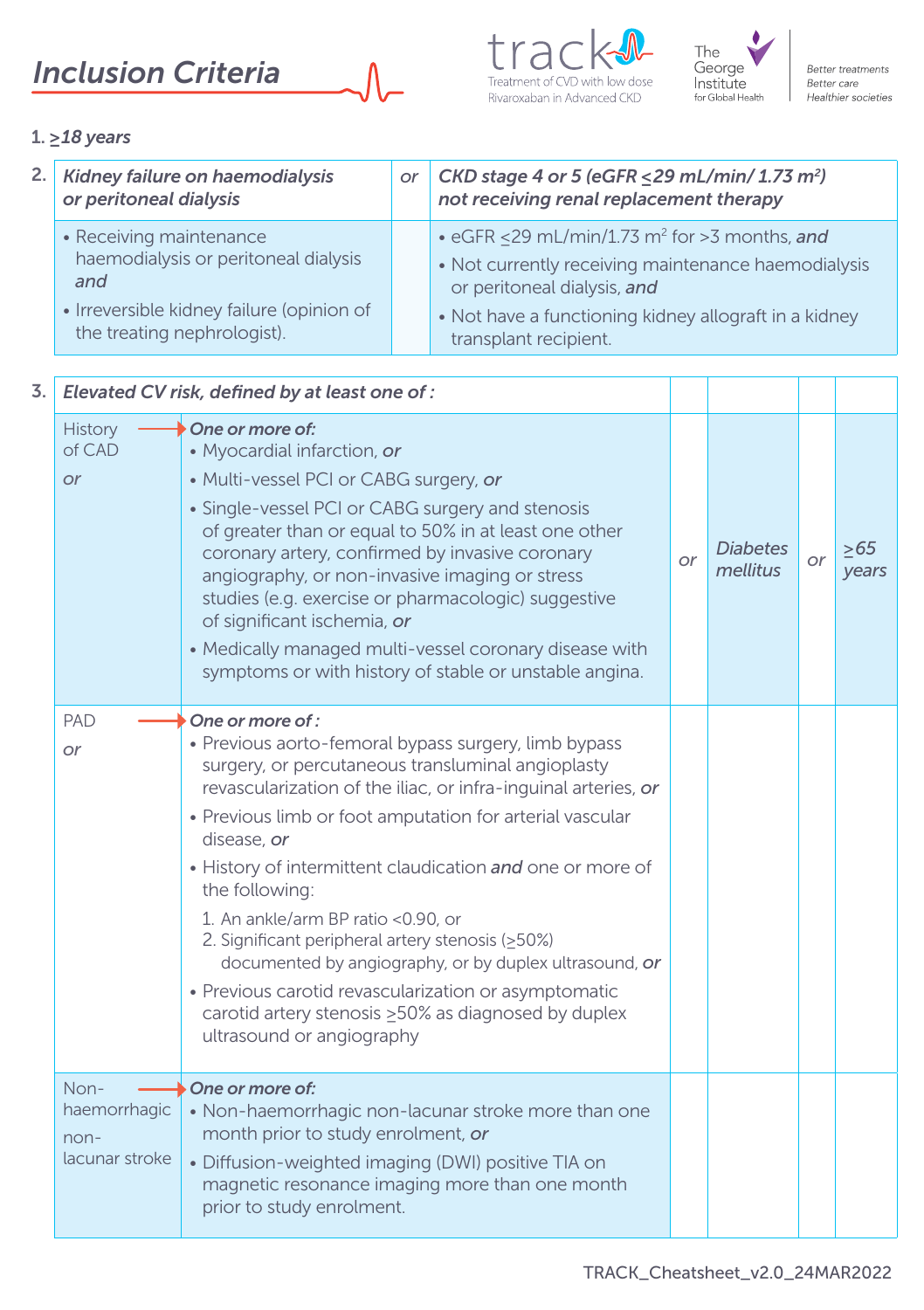# *Exclusion Criteria*





|                                                                                                                                                                                                                                                             | 1. Heart valve, (does not include bioprosthetic<br>valves that do not require therapeutic<br>anticoagulation)<br>2. Indication/contraindication to<br>anticoagulant therapy,<br>3. High bleeding risk/coagulopathy,<br>4. Lesion/condition of significant risk of<br>major bleeding*,<br>5. Major bleeding episode within 30 days prior<br>to study enrolment, or active and clinically<br>significant bleeding,<br>6. P2Y12 inhibitors/adenosine diphosphate (ADP)<br>receptor inhibitors or phosphodiesterase<br>inhibitors, physician/patient does not wish to<br>stop medications,<br>7. Strong inhibitors of combined CYP3A4 and<br>P-glycoprotein; or strong inducers of CYP3A4,<br>8. Stroke within 1 month.<br>9. History of a haemorrhagic or lacunar stroke, | 10. Severe heart failure with ejection fraction<br><30% or NYHA class III or IV symptoms,<br>11. Hypersensitivity or contraindication<br>to rivaroxaban.<br>12. Uncontrolled hypertension<br>$($ >180/110 mm Hg) at screening,<br>13. Haemoglobin <90g/L, or platelet count <100<br>$\times$ 10 $^{\circ}$ /L.<br>14. Significant liver disease (defined as Child-Pugh<br>Class B or C) or ALT > 3 times upper normal<br>limit.<br>15. Kidney transplant recipients with a functioning<br>allograft, or scheduled for living-donor kidney<br>transplant surgery,<br>16. Pregnancy/ intention to become pregnant/<br>breast-feeding, Europe only: Women who<br>are not in a postmenopausal state, where<br>postmenopausal is defined as no menses for 12<br>months without alternative medical causes.<br>17. Inability to understand or comply with the |
|-------------------------------------------------------------------------------------------------------------------------------------------------------------------------------------------------------------------------------------------------------------|------------------------------------------------------------------------------------------------------------------------------------------------------------------------------------------------------------------------------------------------------------------------------------------------------------------------------------------------------------------------------------------------------------------------------------------------------------------------------------------------------------------------------------------------------------------------------------------------------------------------------------------------------------------------------------------------------------------------------------------------------------------------|---------------------------------------------------------------------------------------------------------------------------------------------------------------------------------------------------------------------------------------------------------------------------------------------------------------------------------------------------------------------------------------------------------------------------------------------------------------------------------------------------------------------------------------------------------------------------------------------------------------------------------------------------------------------------------------------------------------------------------------------------------------------------------------------------------------------------------------------------------|
|                                                                                                                                                                                                                                                             |                                                                                                                                                                                                                                                                                                                                                                                                                                                                                                                                                                                                                                                                                                                                                                        | requirements of the study.                                                                                                                                                                                                                                                                                                                                                                                                                                                                                                                                                                                                                                                                                                                                                                                                                              |
|                                                                                                                                                                                                                                                             |                                                                                                                                                                                                                                                                                                                                                                                                                                                                                                                                                                                                                                                                                                                                                                        |                                                                                                                                                                                                                                                                                                                                                                                                                                                                                                                                                                                                                                                                                                                                                                                                                                                         |
| *Examples for risk of major bleeding<br>· gastrointestinal ulceration,<br>• malignant neoplasms at high risk of bleeding,<br>· brain or spinal injury,<br>• brain or spinal or ophthalmic surgery,<br>· intracranial haemorrhage,<br>· oesophageal varices, |                                                                                                                                                                                                                                                                                                                                                                                                                                                                                                                                                                                                                                                                                                                                                                        | · arteriovenous malformations (excluding AV fistula<br>or AV graft for dialysis vascular access),<br>· vascular aneurysms or major intraspinal or<br>intracerebral vascular abnormalities.<br>• bronchiectasis or pulmonary bleeding,<br>· congenital or acquired bleeding disorder.                                                                                                                                                                                                                                                                                                                                                                                                                                                                                                                                                                    |

## *List of prohibited medications for TRACK eligibility*

- *Oral or parenteral anticoagulant treatment* except for regional anticoagulation for haemodialysis
- *P2Y12 inhibitors/ADP receptor inhibitors:*  clopidogrel, prasugrel, ticagrelor, cangrelor
- *Phosphodiesterase inhibitor:* dipyridamole
- *Strong inhibitors of combined CYP3A4 and P-glycoprotein:* » synthetic azole antimycotics, eg. ketoconazole, fluconazole, itraconazole, voriconazole,
	- or posaconazole, if used systemically
	- »HIV-protease inhibitors, eg. ritonavir
	- » clarithromycin, erythromycin.
- *• Strong inducers of CYP3A4:*  » rifampicin, rifabutin, phenobarbital, phenytoin, carbamazepine, St John's wort.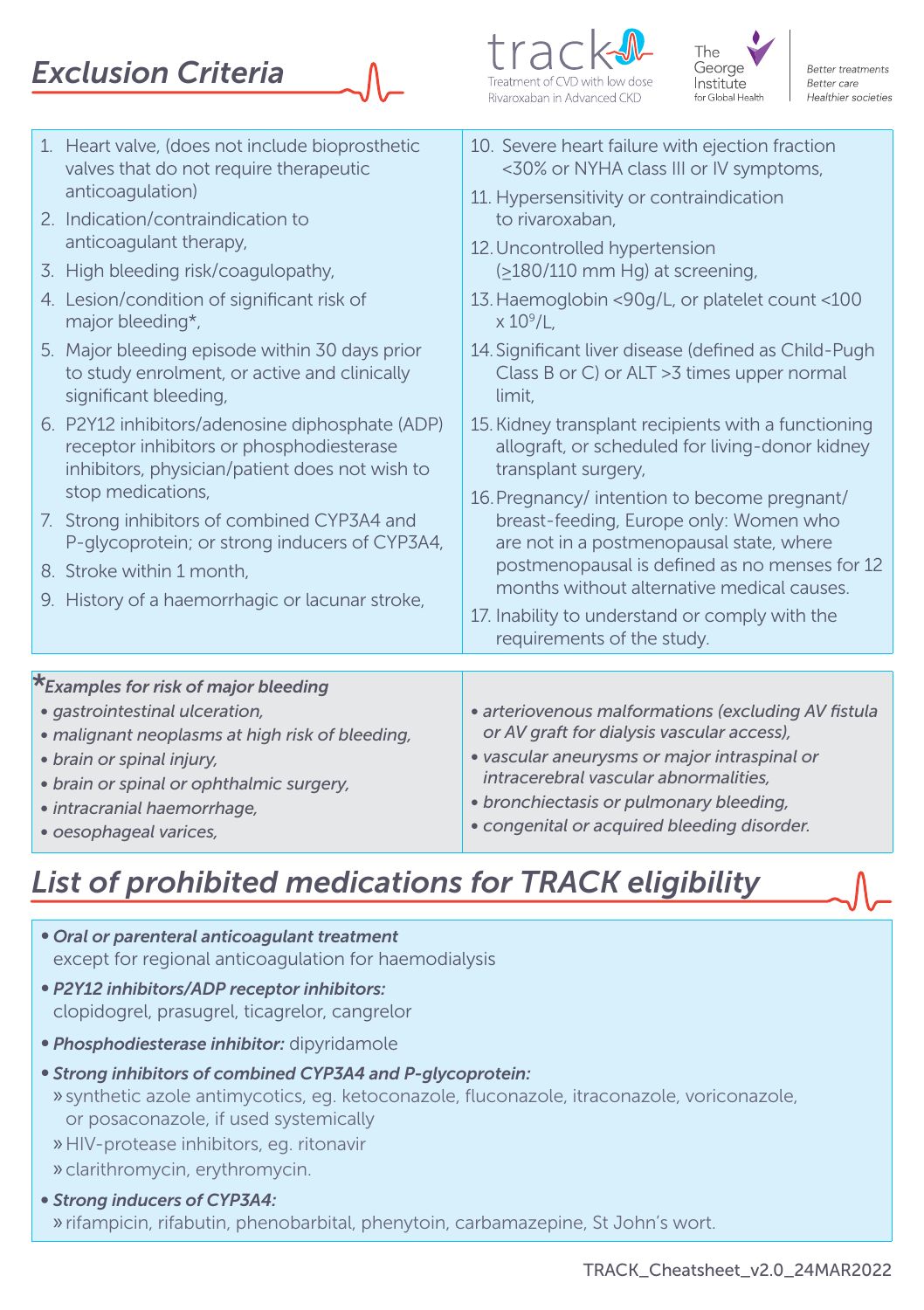



**Better treatments Retter care** Healthier societies

### *Contact National Lead or Chief Investigators if SUSAR is suspected*

### *SAEs that are study outcomes*

(study outcomes will not be considered to be SUSARs for regulatory reporting purposes.)

#### *Primary efficacy outcomes*

- » cardiovascular death
- » non-fatal myocardial infarction
- » stroke
- » peripheral artery disease event

#### *Secondary and tertiary efficacy outcomes*

- » All-cause death (including non-cardiovascular death and death due to undetermined cause)
- » venous thromboembolism
- » thrombosis of dialysis vascular access among participants with an AV fistula/graft

#### *Safety outcomes*

- » Modified ISTH major bleeding events, including fatal bleeding, symptomatic bleeding in a critical area or organ, bleeding leading to hospitalization
- » Gastrointestinal bleeding

### *SAEs that are consistent with the natural history of advanced CKD/Kidney failure and associated conditions*

- » Planned hospitalisations (for example, surgery, respite care, etc)
- » SAEs (including unplanned hospitalisations) that are expected to occur at high frequency in the study population.

| Event                                                                                                                          | <b>Report on</b> | <b>Timelines</b>                               |
|--------------------------------------------------------------------------------------------------------------------------------|------------------|------------------------------------------------|
| SAEs that are study outcomes                                                                                                   | Outcome eCRF     | Within<br>7 days of discharge<br>from hospital |
| SAEs consistent with natural history of advanced<br><b>CKD/Kidney failure and associated conditions;</b><br>planned admissions | <b>SAE</b> eCRF  | Within<br>7 days of discharge<br>from hospital |
| Suspected unexpected serious adverse<br>reactions (SUSARs)                                                                     | <b>SAE eCRF</b>  | Within<br>24 hours                             |
| Any event of particular concern to the investigator*                                                                           | <b>SAE</b> eCRF  | Within<br>24 hours                             |
| SAEs that are none of the above                                                                                                | <b>SAE eCRF</b>  | Within<br>7 days of discharge<br>from hospital |

<sup>\*</sup> *Includes pregnancies*